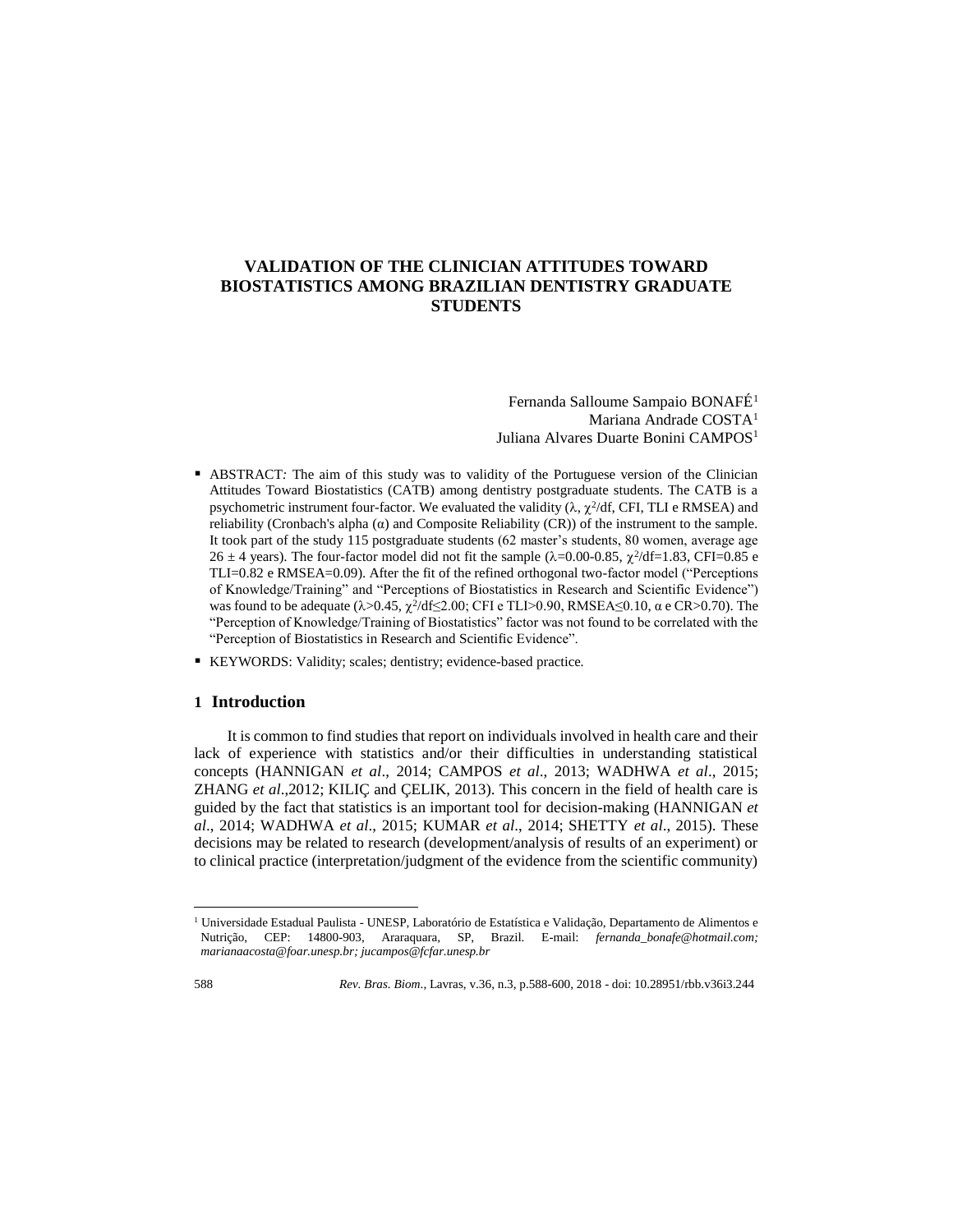(JAVALI and SUNKAD, 2016). Therefore, decisions must be made in a way that reduces the chance of error, and for that, an understanding of statistics is crucial (SHAKERI, 2016).

Thus, we emphasize the need to determine and measure these individuals' perceptions of statistics and how it is involved in their daily lives (ESCALERA-CHÁVEZ *et al*., 2014; MUTAMBAYI *et al*., 2016). Knowing the profiles of these individuals and their relationships with statistics can contribute to the teaching-learning process and may also indicate ways to implement statistics in their routines (WADHWA *et al*., 2015; ZHANG *et al*., 2012; BATRA *et al*., 2014). However, in order to measure individuals' perceptions of statistics, the use of psychometric instruments is necessary.

The Clinician Attitudes Toward Biostatistics survey (CATB) (WEST and FICALORA, 2007) is an instrument that was developed and used on individuals in the medical field to measure general perceptions of biostatistics, perceptions of knowledge and training of biostatistics, perceptions of biostatistics and research, and perceptions of biostatistics and evidence-based medicine/dentistry. This instrument has been used recently on graduate students in the field of dentistry (SHETTY *et al*., 2015; BATRA *et al*., 2014; NGUYEN *et al*., 2016)

However, the use of psychometric instruments requires a rigorous evaluation of the quality of the measured variables, including validity and reliability of the instrument relative to the sample data (CAMPOS *et al*., 2013; MAROCO, 2014). This analysis can reveal a need for validation studies to be performed on a psychometric instrument for each sample on which it is used. The validation process is recommended in the literature and may include construct validity (factorial and convergent validity) using confirmatory factor analysis (MAROCO, 2014; ANASTASI, 1988). Now, however, no validation studies on the Clinician Attitudes Toward Biostatistics survey (CATB) seem to exist in the literature.

Thus, the aim of this study was develop the Portuguese version of the Clinician Attitudes Toward Biostatistics survey (CATB) and to evaluate the validity and reliability of this instrument when it is applied to dentistry graduate students.

# **2 Material and methods**

### **2.1 Study design and participants**

This is a cross-sectional study. Graduate students who were enrolled in Master's and PhD degree programs in 2015 in the School of Dentistry of São Paulo State University, Araraquara, in Brazil, were invited to participate. It should be noted that all are dental surgeons and that the Master's and PhD programs are academic graduate-level programs focused on clinical and scientific education. In addition, all of the respondents had had training in statistics at some point in their academic careers.

The sample size was estimated following proposal by Hair *et al*. (2005) which recommends the inclusion of 5 to 10 individuals per instrument item. The Clinician Attitudes Toward Biostatistics survey includes 18 items; thus, the sample size necessary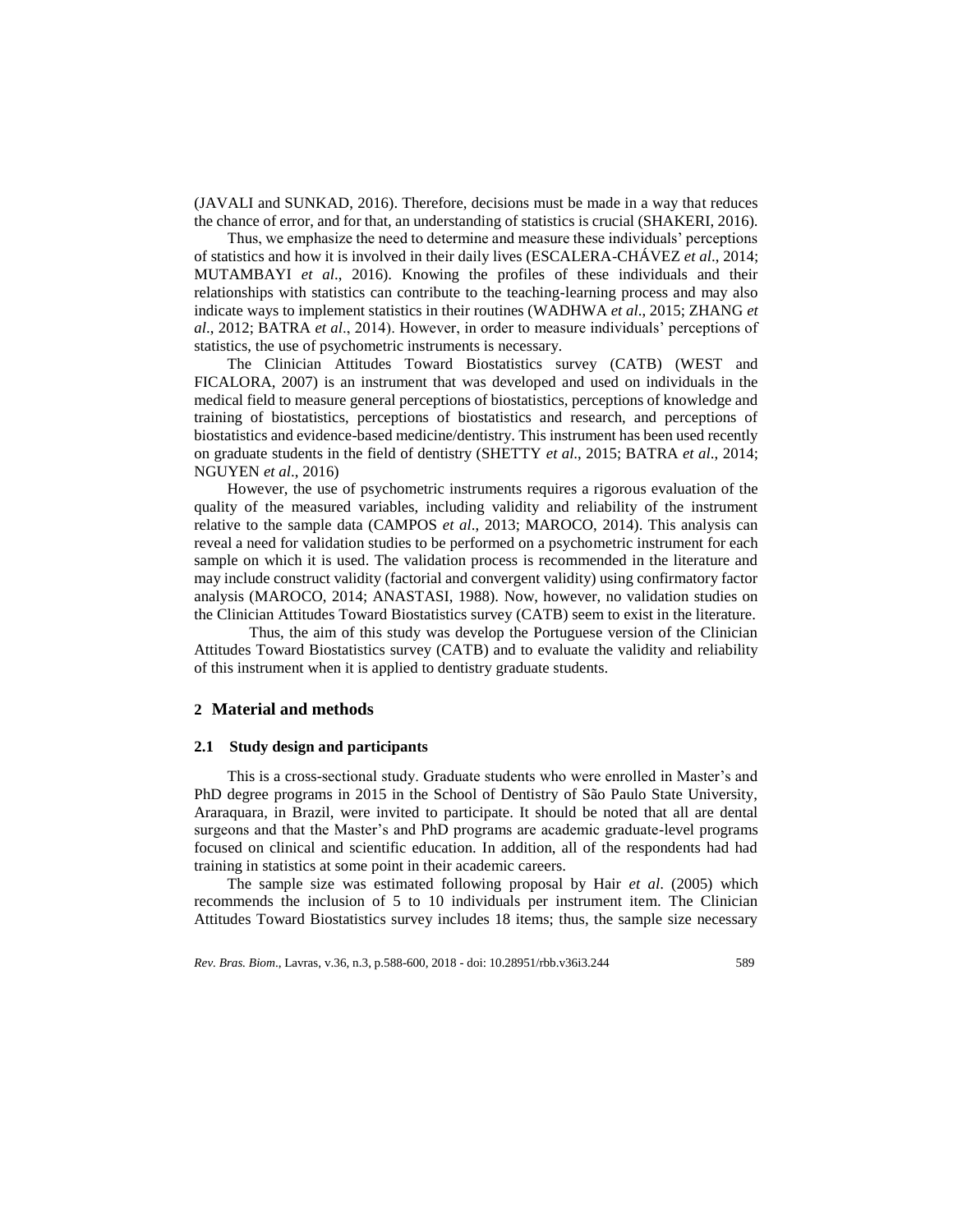was between 90 and 180 participants. For this reason, 123 students were invited to participate in the study. Of these 123, 115 signed the informed consent form.

### **2.2 Measurement instrument**

The Clinician Attitudes Toward Biostatistics survey (CATB) was used. This instrument was originally proposed by West and Ficalora (2007) in English and consists of 18 items divided into four factors ("General Perceptions", "Perceptions of Knowledge and Training", "Perceptions of Biostatistics and Research", and "Perceptions of Biostatistics and Evidence-Based Medicine/Dentistry"). Responses were given on a 5-point Likert scale (1: Strongly Disagree; 5: Strongly Agree).

The Portuguese version of the CATB was developed by the authors of the current study. Therefore, two translators translated the document independently from English to Portuguese, and a consensus was then obtained. This version was compared to the original English version. The back translation was carried out by a native speaker of the English language with knowledge of Portuguese. The Portuguese version obtained followed the spelling and grammar agreement established between Portuguese-speaking countries in 2009. The version used also included the adaptation for use in dentistry (BATRA et al., 2014), in which the word "dentistry" was added when the word "medicine" was used. The version of CATB used in this study is shown in Table 1.

To characterize the sample, personal information such as gender, age, economic status, education level, and the period when the respondent was first trained in statistics (before or during the graduate program) was acquired. To characterize individuals' economic status, the Brazilian Economic Classification Criteria was used (BRAZILIAN MARKET RESEARCH ASSOCIATION, 2016).

### **2.3 Procedures and ethical aspects**

The graduate students who agreed to participate and who signed the informed consent form completed the Portuguese version of the CATB in the classroom. The days on which the survey was administered had been agreed upon with the professors. The instrument was distributed by a researcher (graduate student) who had no relationship with the students in order to avoid embarrassment and/or coercion. It should be noted that participants were anonymous. This project was approved by the Ethics Committee on Human Research at the São Paulo State University, Araraquara School of Dentistry in Brazil (CAAE Registry No. 34783414.2.00005416).

#### **2.4 Statistical analysis**

The psychometric properties of the Clinician Attitudes Toward Biostatistics survey were evaluated relative to the sample. The psychometric sensitivity of the items, the construct validity (factorial and convergent), and the reliability of the measurements of the instrument were all estimated.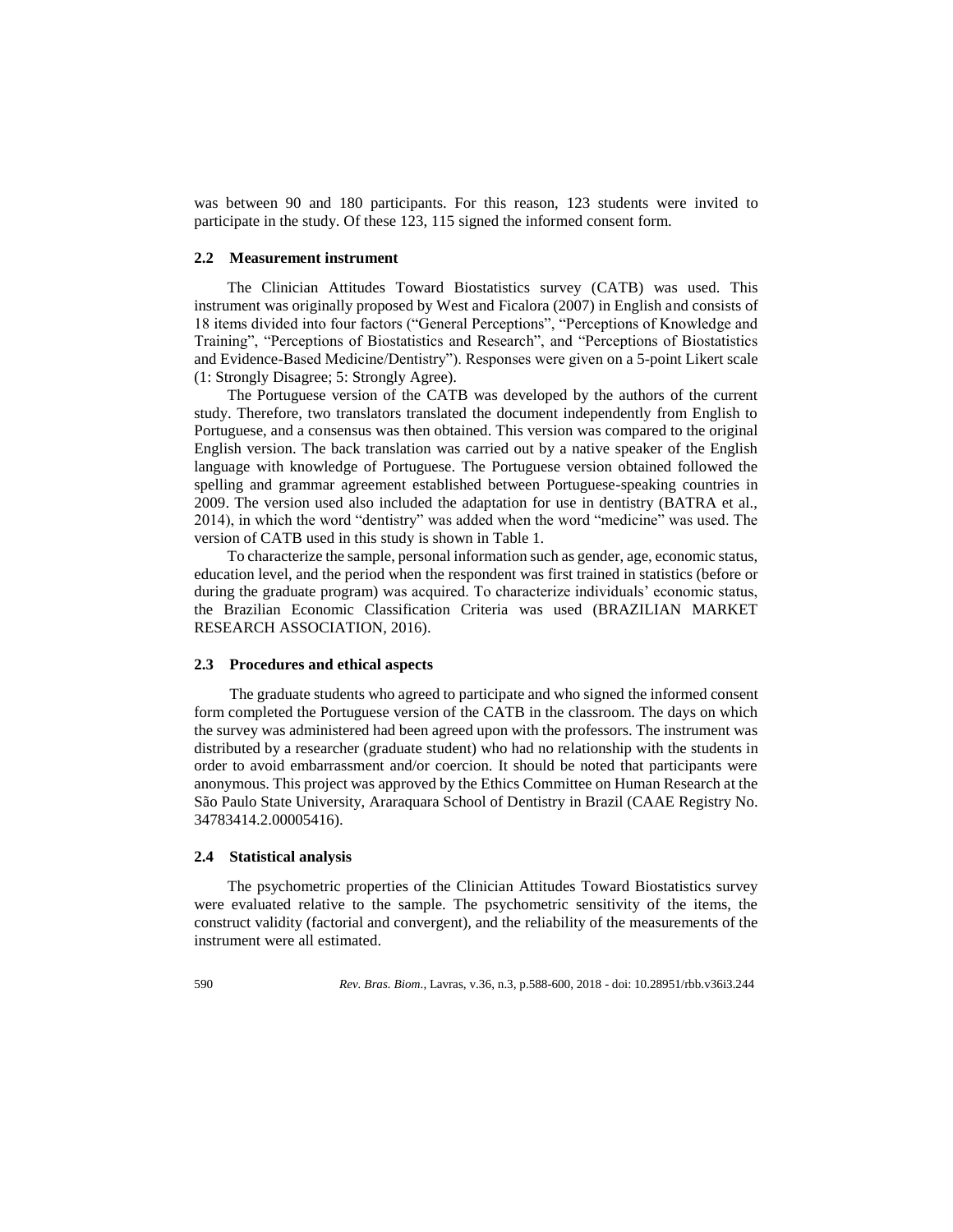Psychometric sensitivity was estimated using the measurements of the summary and shape of the distribution (skewness  $\vert S_k \vert \langle 3 \rangle$ ; kurtosis  $\vert K_u \vert \langle 7 \rangle$ ).

Factorial validity was assessed using confirmatory analysis. The chi-square to degrees of freedom ratio  $(\chi^2/df)$ , the comparative fit index (CFI), the Tucker-Lewis index (TLI), and the root mean square error of approximation (RMSEA) were used.<sup>10</sup> The method of Lagrange multipliers (LM>11) was used to insert the correlation between the errors of the items in order to determine the fit of the model. The appropriate fit values were set as  $\chi^2$ /df  $\leq$  2.00; CFI and TLI > 0.90, RMSEA  $\leq$  0.10, and  $\alpha$  and CR >0.70 (MAROCO, 2014). Items that exhibited factorial weights  $(\lambda) < 0.45$  were removed from the model, as were those which were found to be redundant based on the method of Lagrange multipliers (LM  $> 11$ ).

The confirmatory factor analysis was performed using a polychoric correlation matrix, the weighted least squares mean and variance adjusted (WLSMV) estimation method. The Mplus software, version 6.12 (MUTHÉN; MUTHÉN, 2010) was used.

Convergent validity was evaluated using the average variance extracted (AVE), and it was considered appropriate when  $AVE \geq 0.50$ .

The reliability of the model was estimated using Cronbach's alpha coefficient  $(\alpha)$  and composite reliability (CR). The model was considered reliable when  $\alpha$  and CR  $\geq$  0.70.

# **3 Results**

The study included 115 graduate students from a school of dentistry. Women made up 70% of the sample (n=80). The average age was  $27 \pm 4$  years. Most individuals were enrolled in the Master's program (n=62; 55%), had first been trained in statistics before the graduate program (n=92; 82%) and belonged to higher socioeconomic classes (n=90; 78%).

The Portuguese version the Clinician Attitudes Clinical Toward Biostatistics survey (CATB) as well as the summary and shape measurements of the responses to the items are shown in Table 1. It is important to note that 10 surveys were missing data and that these respondents were therefore removed from the analysis.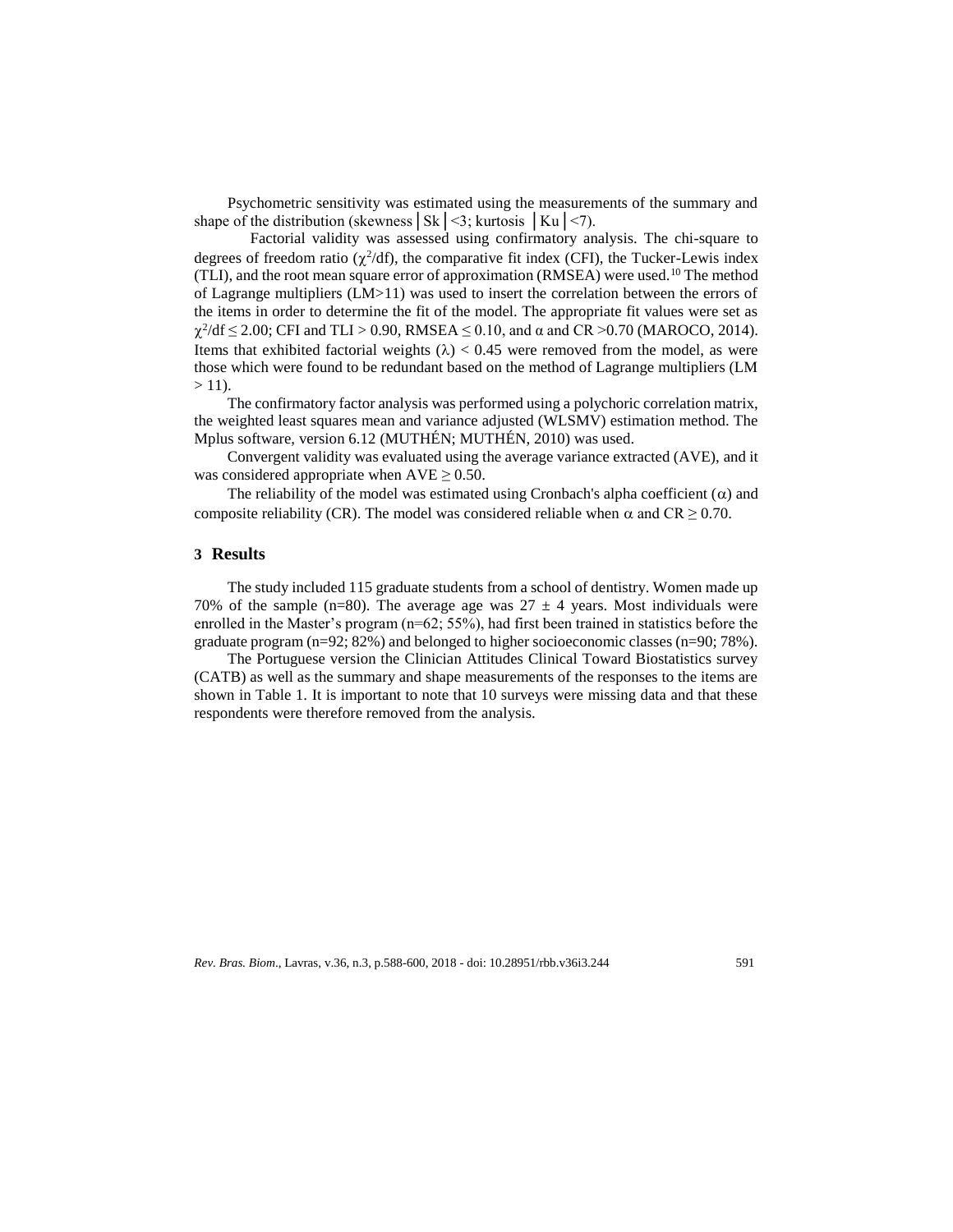|                                                            |  |  |  |  |  | Table 1 - Clinician Attitudes Toward Biostatistics (CATB) - Portuguese version and |  |  |  |  |
|------------------------------------------------------------|--|--|--|--|--|------------------------------------------------------------------------------------|--|--|--|--|
|                                                            |  |  |  |  |  | summary and shape measurements of the responses to the scale items given by        |  |  |  |  |
| graduate students from a school of dentistry. Brazil, 2015 |  |  |  |  |  |                                                                                    |  |  |  |  |

| <b>English Version</b>                                                                                           | <b>Portuguese Version</b>                                                                                                               |             | <b>Summary Measure</b> |                |                               | <b>Shape Measure</b> |                 |
|------------------------------------------------------------------------------------------------------------------|-----------------------------------------------------------------------------------------------------------------------------------------|-------------|------------------------|----------------|-------------------------------|----------------------|-----------------|
| <b>Clinician Attitudes Clinical</b><br><b>Toward Biostatistics</b>                                               | <b>Atitudes de Clínicos</b><br>frente à Bioestatística                                                                                  | <b>Mean</b> | <b>Median</b>          | Mode           | Standard-<br><b>Deviation</b> | <b>Skewness</b>      | <b>Kurtosis</b> |
| 1. Biostatistics is a difficult<br>subject.<br>2. Biostatistics is more difficult                                | Bioestatística é<br>1.<br>um<br>assunto difícil.<br>2. Bioestatística é mais                                                            | 3.78        | 4                      | 4              | 0.88                          | $-0.95$              | 0.71            |
| than other subjects in medical<br>training.                                                                      | difícil<br>do que<br>outras<br>disciplinas da formação.                                                                                 | 3.27        | 3                      | 4              | 0.88                          | $-0.21$              | $-0.70$         |
| 3. Biostatisticians would be<br>more helpful as teachers and<br>consultants if they understood<br>more medicine. | 3. Bioestatísticos seriam<br>mais<br>úteis.<br>como<br>professores e consultores,<br>se entendessem mais sobre<br>medicina/odontologia. | 3.54        | $\overline{4}$         | 4              | 0.98                          | $-0.46$              | $-0.12$         |
| 4. Within the medical field,<br>biostatisticians<br>high<br>have<br>status.                                      | 4. Dentro do campo da<br>medicina/odontologia,<br><b>OS</b><br>bioestatísticos estão<br>em<br>alta.                                     | 3.31        | 3                      | $\overline{4}$ | 0.93                          | $-0.17$              | $-0.47$         |
| 5. It would benefit my career to<br>better understand biostatistics.                                             | 5. Entender<br>melhor<br><sub>a</sub><br>bioestatística<br>poderia<br>beneficiar a minha carreira.                                      | 4.55        | 5                      | 5              | 0.57                          | $-0.84$              | $-0.28$         |
| 6. My training in biostatistics is<br>adequate for my needs.                                                     | 6. Minha formação em<br>bioestatística é adequada<br>para atender as minhas<br>necessidades.                                            | 2.80        | 3                      | 2              | 1.04                          | 0.41                 | $-0.74$         |
| 7. The current level of training<br>in biostatistics in medicine is<br>adequate.                                 | 7. O atual<br>nível<br>de<br>formação em bioestatística<br>na medicina/odontologia é<br>adequado.                                       | 2.59        | 2                      | $\overline{c}$ | 0.90                          | 0.42                 | $-0.55$         |
| 8. My previous biostatistics<br>coursework<br>taught<br>was<br>effectively.<br>9. I am able to tell when the     | 8. Meu último curso de<br>bioestatística<br>foi<br>ministrado de forma eficaz.<br>9. Eu sou capaz de dizer se                           | 3.25        | 3                      | $\overline{4}$ | 1.10                          | $-0.38$              | $-0.71$         |
| methods<br>statistical<br>correct<br>have been applied in a study.                                               | os métodos<br>estatísticos<br>utilizados em um estudo<br>foram<br>aplicados<br>corretamente.                                            | 2.74        | 3                      | 2              | 0.98                          | 0.35                 | $-0.78$         |

Source: Research Data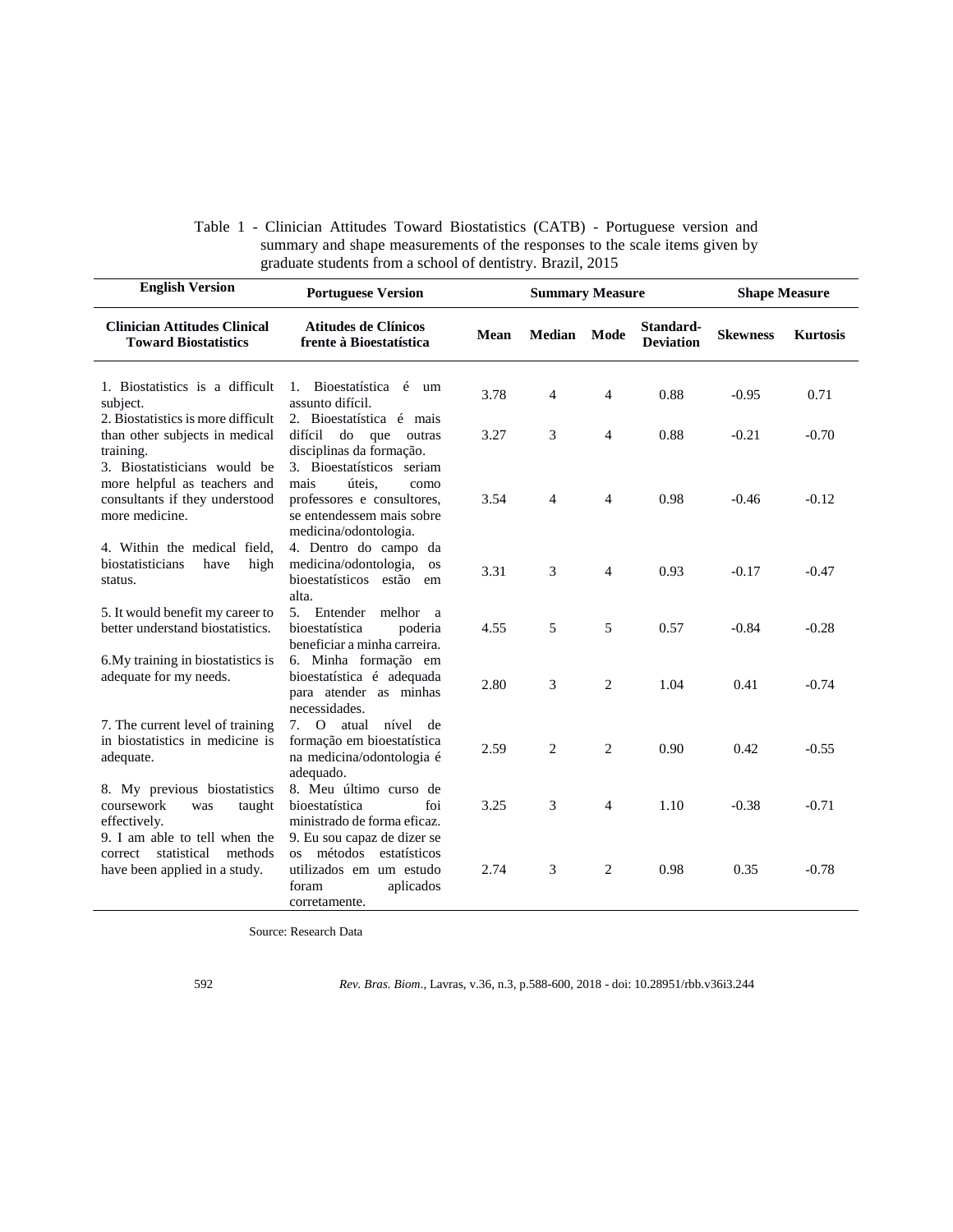| <b>English Version</b>                                                                                                 | <b>Portuguese Version</b>                                                                                                     |             | <b>Summary Measure</b> |                | <b>Shape Measure</b>          |                 |                 |
|------------------------------------------------------------------------------------------------------------------------|-------------------------------------------------------------------------------------------------------------------------------|-------------|------------------------|----------------|-------------------------------|-----------------|-----------------|
| <b>Clinician Attitudes</b><br><b>Clinical Toward</b><br><b>Biostatistics</b>                                           | <b>Atitudes de Clínicos</b><br>frente à Bioestatística                                                                        | <b>Mean</b> | Median                 | Mode           | Standard-<br><b>Deviation</b> | <b>Skewness</b> | <b>Kurtosis</b> |
| 10. I am able to design my<br>own research projects with<br>confidence.                                                | 10. Eu sou capaz de<br>delinear/desenhar/planejar<br>meus próprios projetos de<br>pesquisa com confiança.                     | 2.81        | 3                      | 2              | 1.01                          | 0.34            | $-0.69$         |
| 11. I am able to conduct my<br>statistics analyses<br>own<br>with confidence.                                          | 11. Eu sou capaz de<br>realizar/conduzir<br>minhas<br>próprias<br>análises<br>estatísticas com confiança.                     | 2.75        | 3                      | 3              | 0.94                          | 0.02            | $-0.49$         |
| 12. Biostatistics should be<br>an integral part of most<br>research.                                                   | 12. Bioestatísticos devem<br>ser parte integrante na<br>maioria das pesquisas.                                                | 4.38        | 5                      | 5              | 0.75                          | $-1.31$         | 1.87            |
| 13. Biostatistics is<br>$\mathbf{a}$<br>skill for<br>necessary<br>$\rm{a}$<br>clinician<br>involved<br>in<br>research. | 13. Bioestatística é uma<br>habilidade necessária para<br>um clínico envolvido em<br>pesquisa.                                | 4.36        | 4                      | $\overline{4}$ | 0.65                          | $-0.74$         | 0.50            |
| 14. Biostatistics<br>is<br>a<br>skill<br>for<br>necessary<br>a<br>clinician not involved in<br>research.               | 14. Bioestatística é uma<br>habilidade necessária para<br>um clínico não envolvido<br>em pesquisa.                            | 2.71        | 2                      | 2              | 1.12                          | 0.50            | $-0.49$         |
| 15. Biostatistics are not<br>necessary<br>for<br>most<br>research.                                                     | 15. Bioestatísticos não são<br>necessários para a maioria<br>das pesquisas.                                                   | 1.59        | $\mathbf{1}$           | $\mathbf{1}$   | 0.80                          | 2.01            | 5.58            |
| 16. Biostatistics is<br>an<br>important part of evidence-<br>based medicine.                                           | 16. Bioestatística é uma<br>importante<br>parte<br>da<br>medicina/odontologia<br>baseada em evidências.                       | 4.51        | 5                      | 5              | 0.59                          | $-1.06$         | 1.68            |
| Knowledge<br>17.<br>of<br>biostatistics is necessary<br>when evaluating medical<br>literature.                         | 17. O conhecimento em<br>bioestatística é necessário<br>quando<br>avalia<br>se<br>a<br>literatura<br>médica/odontológica.     | 4.38        | 4                      | $\overline{4}$ | 0.58                          | $-0.28$         | $-0.72$         |
| 18.<br>Evidence-based<br>medicine is important for<br>clinical practice.                                               | medicina<br>18.<br>$\mathbf{A}$<br>$\sqrt{2}$<br>odontologia baseada em<br>evidências é importante<br>para a prática clínica. | 4.45        | 5                      | 5              | 0.60                          | $-.60$          | $-0.56$         |

Table 1 (Continuation) -Clinician Attitudes Toward Biostatistics (CATB) - Portuguese version and summary and shape measurements of the responses to the scale items given by graduate students from a school of dentistry. Brazil, 2015

Source: Research Data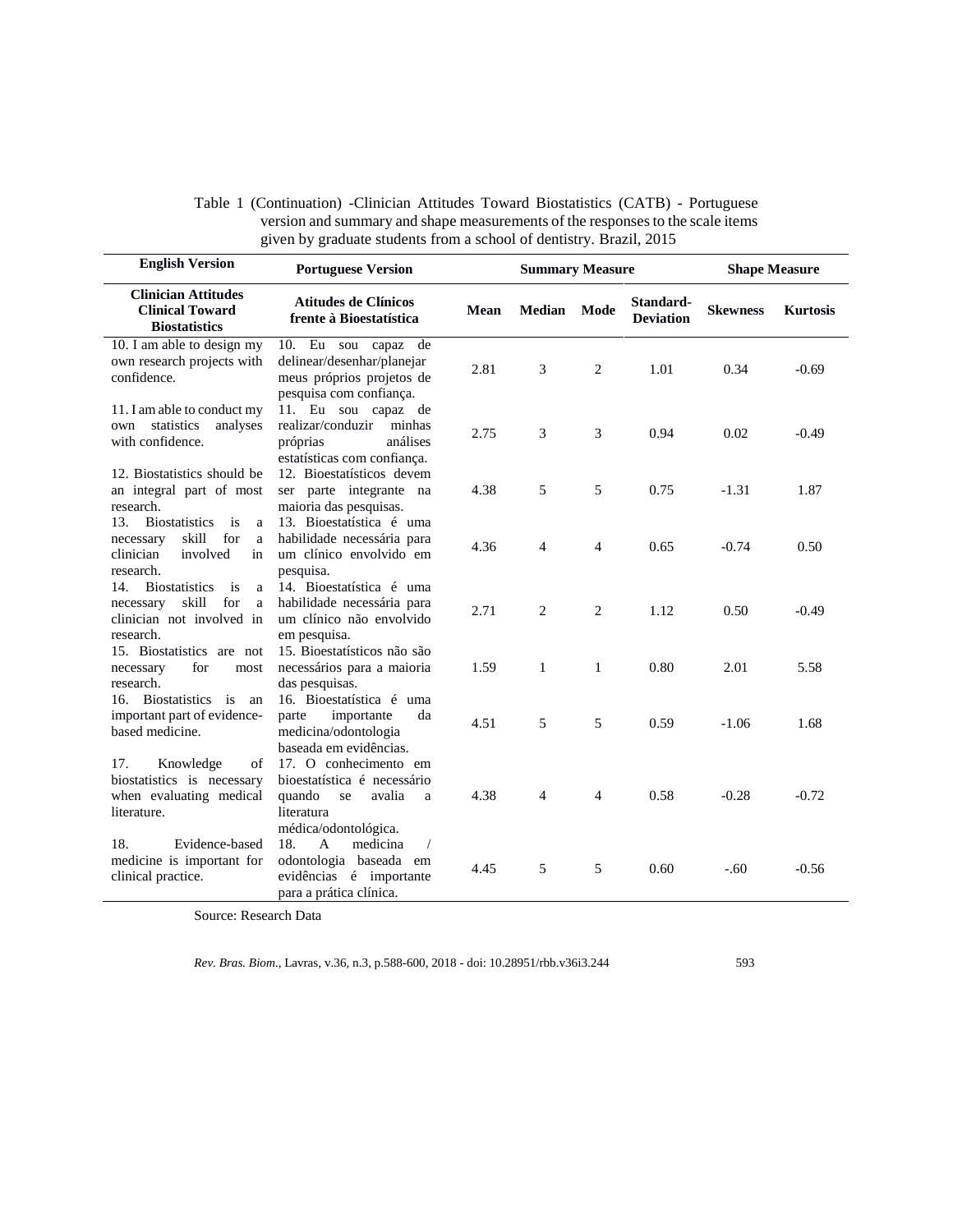The mode measurement reflects the fact that, although many of the respondents agreed that statistics is a subject that is difficult and more than other subjects (items 1 and 2), that their training in biostatistics was inadequate (items 6 and 7), and that they feel unable to determine when the correct statistical methods have been applied to a study (item 9). The students still believe that a better understanding of biostatistics would improve their careers (item 5) and their development and interpretations of scientific research (items 13, 16, 17 and, 18). The CATB items exhibited no severe violations of normality.

Table 2 presents the polychoric correlation matrix for the 18 items from the CATB.

Table 2 - Correlation matrix for the 18 items of the Clinician Attitudes Clinical Toward Biostatistics survey, Brazil, 2015

| Item |       | $\overline{c}$ | 3     | $\overline{4}$ | 5     | 6     | 7     | 8     | 9     |
|------|-------|----------------|-------|----------------|-------|-------|-------|-------|-------|
|      |       |                |       |                |       |       |       |       |       |
| 2    | 0.000 |                |       |                |       |       |       |       |       |
| 3    | 0.053 | $-0.001$       |       |                |       |       |       |       |       |
| 4    | 0.044 | $-0.001$       | 0.160 |                | -     |       |       |       |       |
| 5    | 0.085 | $-0.001$       | 0.309 | 0.256          |       |       |       |       |       |
| 6    | 0.020 | 0.000          | 0.074 | 0.061          | 0.119 |       |       |       |       |
| 7    | 0.012 | 0.000          | 0.044 | 0.037          | 0.071 | 0.344 |       |       |       |
| 8    | 0.016 | 0.000          | 0.059 | 0.049          | 0.094 | 0.456 | 0.272 | 1     |       |
| 9    | 0.019 | 0.000          | 0.070 | 0.058          | 0.113 | 0.547 | 0.326 | 0.433 |       |
| 10   | 0.017 | 0.000          | 0.063 | 0.053          | 0.102 | 0.492 | 0.294 | 0.390 | 0.468 |
| 11   | 0.009 | 0.000          | 0.034 | 0.028          | 0.055 | 0.266 | 0.159 | 0.211 | 0.253 |
| 12   | 0.079 | $-0.001$       | 0.288 | 0.239          | 0.461 | 0.092 | 0.055 | 0.073 | 0.087 |
| 13   | 0.092 | $-0.001$       | 0.335 | 0.277          | 0.536 | 0.107 | 0.064 | 0.085 | 0.102 |
| 14   | 0.025 | 0.000          | 0.092 | 0.076          | 0.147 | 0.029 | 0.017 | 0.023 | 0.028 |
| 15   | 0.059 | $-0.001$       | 0.214 | 0.177          | 0.343 | 0.068 | 0.041 | 0.054 | 0.065 |
| 16   | 0.090 | $-0.001$       | 0.325 | 0.269          | 0.521 | 0.044 | 0.026 | 0.035 | 0.042 |
| 17   | 0.074 | $-0.001$       | 0.267 | 0.222          | 0.428 | 0.036 | 0.022 | 0.029 | 0.034 |
| 18   | 0.075 | $-0.001$       | 0.272 | 0.225          | 0.435 | 0.037 | 0.022 | 0.029 | 0.035 |

Source: Research Data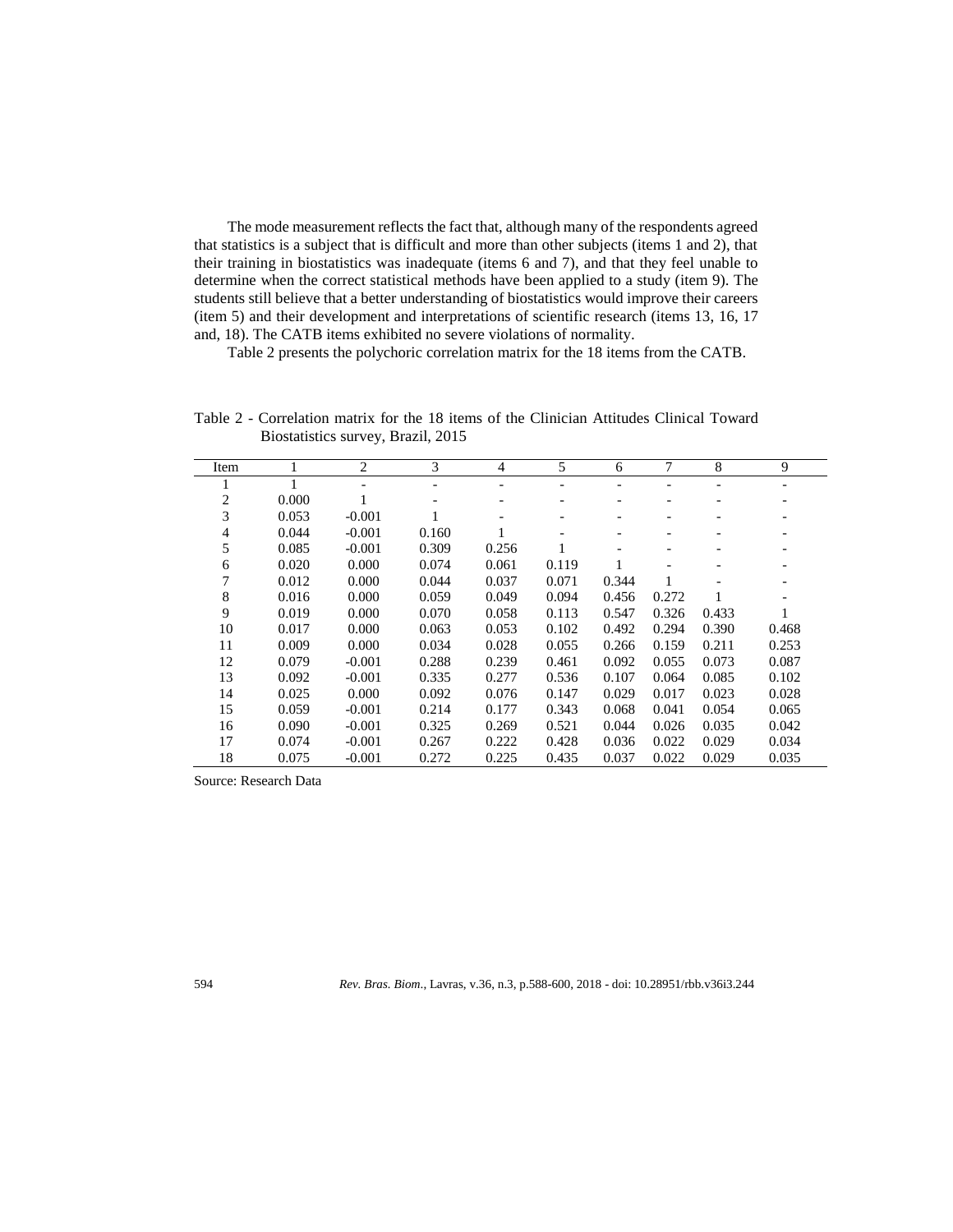| Item | 10    | 11    | 12    | 13    | 14    | 15    | 16    | 17    | 18 |
|------|-------|-------|-------|-------|-------|-------|-------|-------|----|
|      |       |       |       |       |       |       |       |       |    |
| 2    |       |       |       |       |       |       |       |       |    |
| 3    |       |       |       |       |       |       |       |       |    |
| 4    |       |       |       |       |       |       |       |       |    |
| 5    |       |       |       |       |       |       |       |       |    |
| 6    |       |       |       |       |       |       |       |       |    |
|      |       |       |       |       |       |       |       |       |    |
| 8    |       |       |       |       |       |       |       |       |    |
| 9    |       |       |       |       |       |       |       |       |    |
| 10   |       |       |       |       |       |       |       |       |    |
| 11   | 0.228 |       |       |       |       |       |       |       |    |
| 12   | 0.079 | 0.043 |       |       |       |       |       |       |    |
| 13   | 0.092 | 0.049 | 0.514 |       |       |       |       |       |    |
| 14   | 0.025 | 0.014 | 0.141 | 0.164 |       |       |       |       |    |
| 15   | 0.059 | 0.032 | 0.329 | 0.382 | 0.105 |       |       |       |    |
| 16   | 0.038 | 0.020 | 0.568 | 0.661 | 0.181 | 0.422 |       |       |    |
| 17   | 0.031 | 0.017 | 0.467 | 0.543 | 0.149 | 0.347 | 0.593 |       |    |
| 18   | 0.031 | 0.017 | 0.474 | 0.551 | 0.151 | 0.353 | 0.602 | 0.495 |    |

Table 2 (continuation) - Correlation matrix for the 18 items of the Clinician Attitudes Clinical Toward Biostatistics survey, Brazil, 2015

Source: Research Data

Figure 1 presents the original four-factor model of the CATB (Figure 1A) and the refined orthogonal two-factor model of the CATB (Figure 1B).

The four-factor model (Figure 1A) presented low factorial weights and did not fit to the sample ( $\lambda = 0.00$ -0.85,  $\chi^2$ /df = 1.83, CFI = 0.845, TLI = 0.816, RMSEA = 0.089). Thus, as per theoretical guidelines and based on the indices observed, the "Perceptions of Biostatistics and Research" factor and the "Perceptions of Biostatistics and Evidence-Based Medicine/Dentistry" factor were found to be highly correlated ( $r = 1.00$ ,  $p < 0.001$ ) and were therefore combined into one factor denominated "Perceptions of Biostatistics in Research and Scientific Evidence" (Figure 1B). As shown in Figure 1A and 1B, in the "General Perceptions" factor, only item 5 exhibited a satisfactory weight factor. For this reason, we chose to exclude this factor and to reallocate item 5 into the "Perceptions of Biostatistics in Research and Scientific Evidence" factor (Figure 1C) for theoretical affinity. A low and no significant correlation was found between the "Perceptions of Knowledge and Training" factor and the "Perceptions of Biostatistics in Research and Scientific Evidence" factor ( $r =$ 0.12; p= 0.191). Thus, an orthogonal model was proposed with no correlations between the factors (Figure 1C).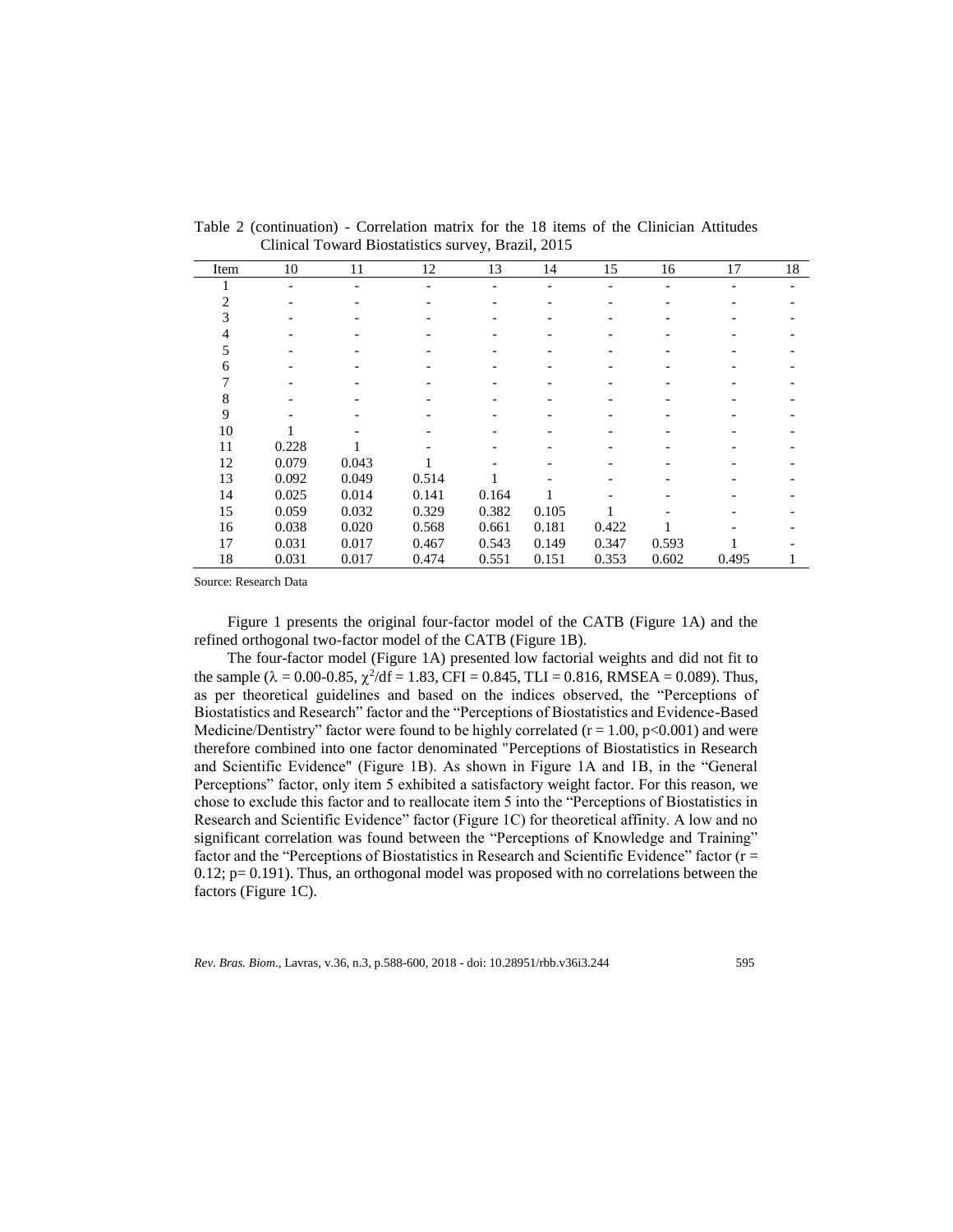

Figure 1 - Original four-factor model (Figure 1A) and the refined orthogonal two-factor model (Figure 1B) of the Clinician Attitudes Clinical Toward Biostatistics survey applied to graduate students from a school of dentistry, Brazil, 2015.

Also, because of the low factorial weight presented by item 14 ( $\lambda = 0.21$ ) and by item 11 ( $\lambda = 0.35$ ), these items were removed from "Perceptions of Biostatistics in Research and Scientific Evidence" and the "Perceptions of Knowledge and Training", respectively. Moreover, a correlation between the errors of items 9 and 10 was proposed (LM=27.471). (Figure C)

Figure C presents the refined orthogonal two-factor model. The CATB model proposed herein exhibited adequate factorial validity and was reliable for the sample. The fit indices of the model and the reliability to the "Perceptions of Knowledge and Training" factor were as follows:  $\lambda = 0.47 - 0.84$ ,  $\chi^2/df = 0.574$ , CFI = 1.00, TLI = 1.00, RMSEA = 0.001, CR = 0.736, and  $\alpha$  = 0.700. When it came to the "Perceptions of Biostatistics in Research and Scientific Evidence" factor, the fit indices of the model and reliability were as follows:  $\lambda = 0.53$ -0.85,  $\chi^2/df = 2.00$ , CFI = 0.972, TLI = 0.959, RMSEA = 0.098, AVE  $= 0.496$ , CR = 0.871, and  $\alpha = 0.724$ . However, the "Perceptions of Knowledge and Training" factor presented low convergent validity ( $AVE = 0.370$ ), and the "Perceptions of Biostatistics in Research and Scientific Evidence" factor presented convergent validity within acceptable limits  $(AVE = 0.496)$ .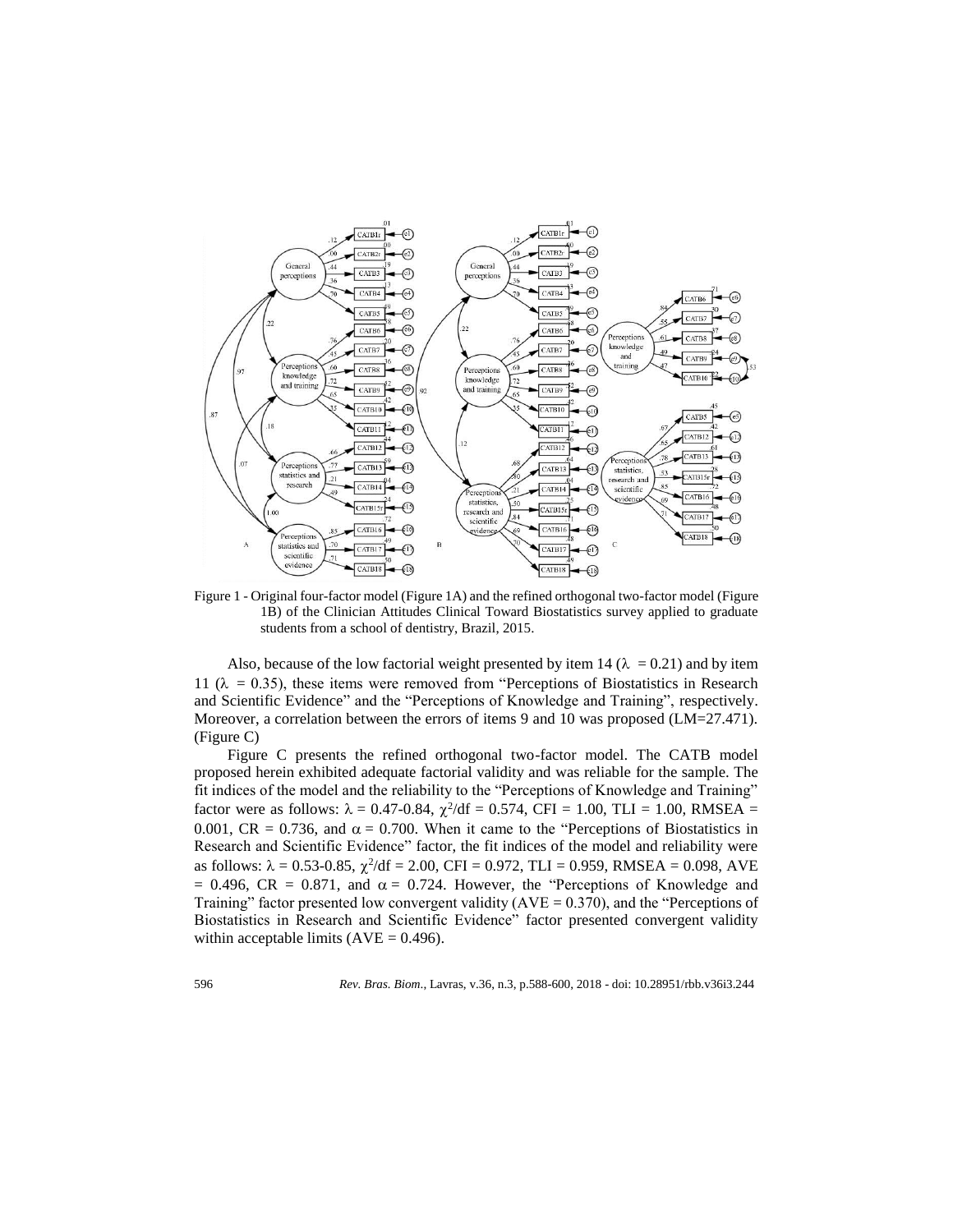# **4 Discussion**

This paper is apparently the first study to use the Clinician Attitudes Toward Biostatistics survey (CATB) on dentistry graduate students. It is the first presentation of the Portuguese version, and it is the first assessment the psychometric properties of the CATB using confirmatory factor analysis.

Based on the confirmatory factor analysis, the four-factor model of the CATB did not fit to this sample of graduate students. It should be noted that fitting the data to the model required an extensive configurational change with a new theoretical proposal regarding the constructs measured by the instrument. For example, the orthogonal two-factor model not measure the concepts involved in general perceptions of biostatistics. The exclusion of most of the items of this factor was based on the low total variability of the items explained by the factor and led to its exclusion. This low variability may be due to the fact that the items are so general that they do not express a unique construct. The other configurational changes were based on fact that two factors were appointed to a new construct referred to as "Perceptions of Biostatistics in Research and Scientific Evidence" due to the strong correlation between the "Perceptions of Biostatistics and Research" factor and the "Perceptions of Biostatistics and Evidence-Based Medicine/Dentistry" factor. The other configurational changes also resulted from the lack of correlation between the "Perceptions of Knowledge/Training of Biostatistics" factor and the "Perceptions of Biostatistics in Research and Scientific Evidence" factor. The latter finding suggests that individuals may attach importance to biostatistics in research and scientific evidence regardless of how much knowledge/training of biostatistics they have.

For this sample, the refined two-factor model proposed for the CATB exhibited adequate factorial validity; however, it is known that the validity of an instrument is inherent to the sample to which it is applied. The measurement of the constructs may be altered by characteristics of the sample (CAMPOS, et al., 2013; MAROCO, 2014) such as cultural factors (and language in particular). Thus, due to the potential use of CATB in different contexts, it is recommended that validation studies be conducted to determine the validity, reliability, and stability of the CATB when applied to different samples or when used in different countries. These types of reports are currently lacking in the literature. The Clinician Attitudes Toward Biostatistics survey (CATB) has been previously used in the field of health care (SHETTY *et al*., 2015; BATRA *et al*., 2014; WEST and FICALORA; 2007) but only a descriptive statistic of each item of the instrument was presented.

The literature (HANNIGAN *et al*., 2014; WADHWA *et al*., 2015; ZHANG *et al*., 2012; SHETTY *et al*., 2015; BATRA *et al*., 2014) reports the need for improvements in the teaching of biostatistics. These improvements could increase knowledge and/or training among professionals and would create awareness of the importance of biostatistics in research and clinical work (GARCÍA-SANTILLÁN *et al*., 2014). However, students' perceptions of statistics must be measured (MILIC *et al*., 2016). To do so, it is believed that the essential use of psychometric instruments could help researchers to work with more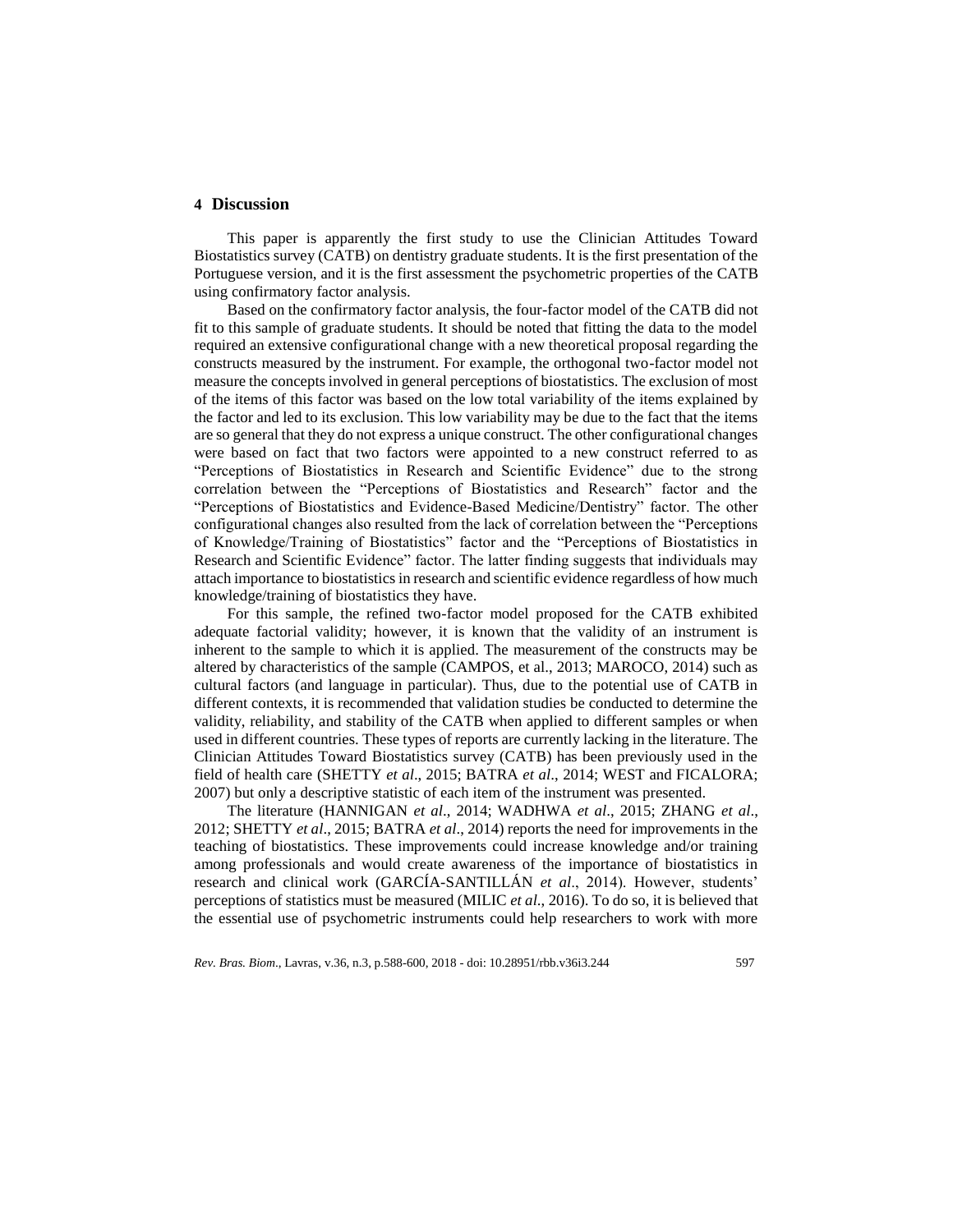precise measurements. This precision could be obtained through the more rigorous evaluation of the instruments, which itself would depend on the use of validity and reliability of the instruments. Thus, the more precise measurements of individuals' perceptions of statistics could contribute to a better assessment of the impact that social and educational initiatives have in teaching and in clinical research centers.

A limitation of this study is reflected in the need to replicate the methodology in a similar sample in order to gather more evidence on the construction of the factors associated with the Clinician Attitudes Toward Biostatistics survey. This type of study is encouraged, given the extensive modifications made to the original instrument so that it would fit to the sample. Further research involving other graduate-level dentistry students and students from other health science programs should also be performed in order to obtain more information on biostatistics in health science education and on healthcare education as a whole. Finally, it is also recommended that groups' "perceptions of knowledge and training of biostatistics" and "perceptions of biostatistics in research and scientific evidence" be compared according to different characteristics such as gender, level of education, and experience in research. These comparisons should be made in a future study.

# **Conclusions**

The orthogonal two-factor model of the Clinician Attitudes Toward Biostatistics survey (CATB) was found to be valid and reliable for measuring both perceptions of knowledge and training of biostatistics and perceptions of biostatistics in research and scientific evidence among dentistry graduate students with clinical experience.

# **Acknowledgements**

We would like to thank Dr. Livia Nordi Dovigo for her collaboration in developing the Portuguese version of the instrument. We are also grateful for Grant No. 2014/21778-2 from the São Paulo Research Foundation (FAPESP), which provided financial support. We thank reviewers and editors for their comments and suggestions. The authors report no conflicts of interest with respect to this study.

BONAFÉ, F. S. S; COSTA, M. A.; CAMPOS, J. A. D. B. Validação do "Clinician Attitudes Toward Bioestatistics" entre estudantes brasileiros de pós-graduação em odontologia. *Rev. Bras. Biom*. Lavras, v.36, n.3, p.588-600, 2018.

 *RESUMO: O objetivo deste estudo foi validar a versão em português do "Clinician Attitudes Toward Bioestatistics (CATB)" entre os estudantes de pós-graduação em odontologia. O CATB é um instrumento psicométrico de quatro fatores. Avaliamos a validade (, χ 2 /gl, CFI, TLI e RMSEA) e confiabilidade (alfa (α) de Cronbach e confiabilidade composta (CC)) do instrumento para a amostra. Participaram do estudo 115 estudantes de pós-graduação (62 estudantes de mestrado, 80 mulheres, idade média 26 ± 4 anos). O modelo de quatro fatores não se ajustou aos dados da amostra ( = 0,00-0,85, χ2/df = 1,42, CFI = 0,85 e TLI = 0,82 e RMSEA = 0,09). Após*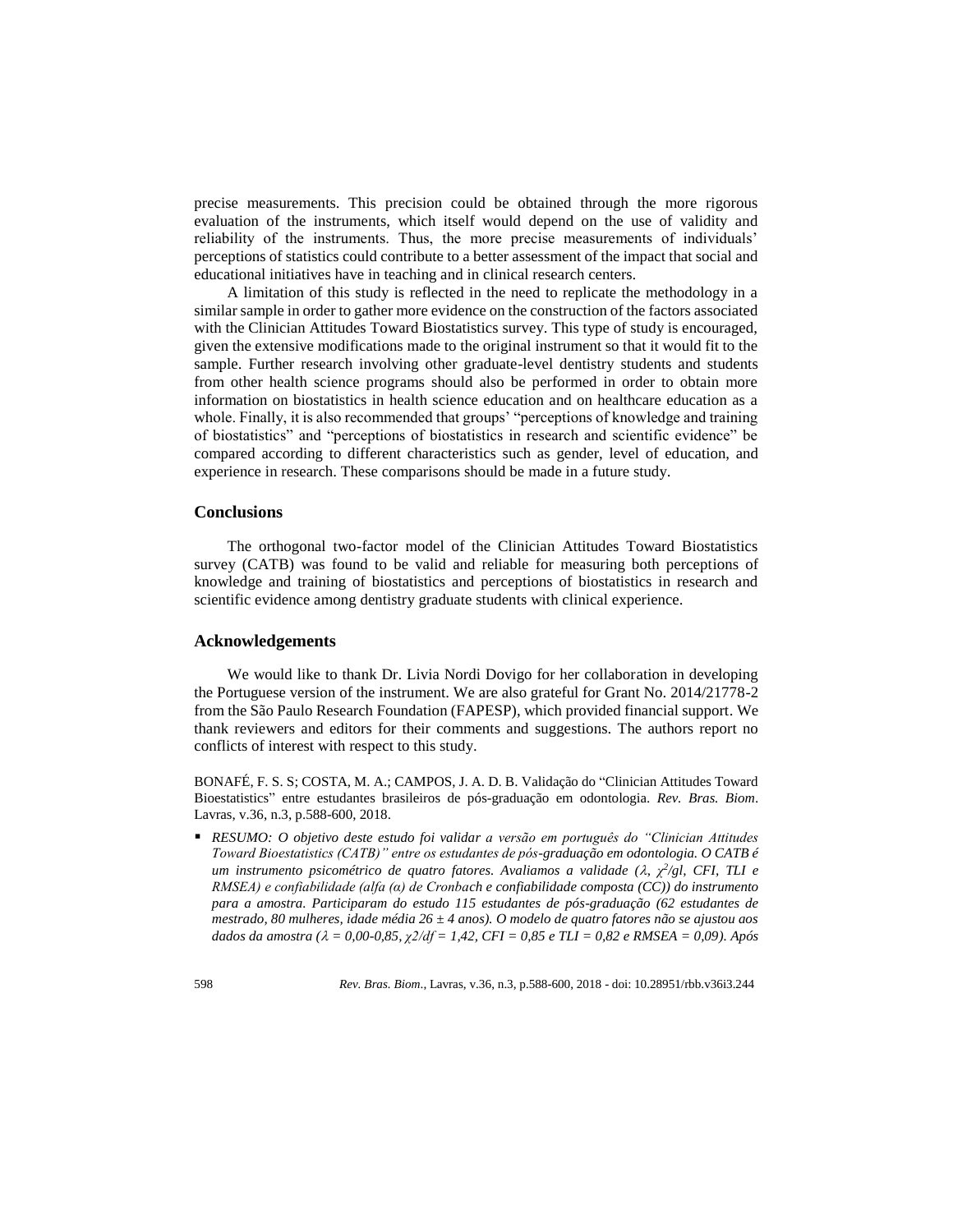*o ajuste do modelo de dois fatores ortogonal refinado ("Percepção de Conhecimento/Treinamento" e "Percepção da Bioestatística na Pesquisa e Evidência Científica") foi considerado adequado (* $\lambda > 0.45$ *,*  $\chi^2/g$ *l≤2, 0; CFI e TLI> 0,90, RMSEA* ≤ 0,10,  $\alpha$  e CC> 0,70). *O fator "Percepção de Conhecimento/Treinamento em Bioestatística" não foi encontrado correlacionado com a "Percepção da Bioestatística na Pesquisa e Evidência Científica".*

*PALAVRAS-CHAVE: Validade; escalas; odontologia; prática baseada em evidências.*

## **References**

ANASTASI, A*. Psychological Testing*. New York City: Macmillan; 1988.

BATRA, M. *et al*. Perception of dental professionals towards Biostatistics. *International Scholarly Research Notices*, Article ID 291807, 2014

BRAZILIAN MARKET RESEARCH ASSOCIATION. BRAZILIAN ECONOMIC CLASSIFICATION CRITERIA. 2015. At: http://www.abep.org/criterio-brasil. Accessed on: March 08, 2016.

CAMPOS, J. A. D. B. *et al*. Avaliação psicométrica da escala de atitudes em relação à estatística. *Revista Brasileira de Biometria*, v.31, p.327-37, 2013.

ESCALERA-CHÁVEZ, M. E.; GARCÍA-SANTILLÁN, A.; VENEGAS-MARTÍNEZ, F. Confirmatory factorial analysis to validity a theoretical model to measure attitude toward statistic. *Mediterranean Journal of Social Sciences*, v.5, n.1, p.569-571, 2014.

GARCÍA-SANTILLÁN, A. *et al*. Empirical study on students and their attitudes toward statistics course and statistical field. *American Journal of Educational Research*, v.2, n.12, p.1151-1159, 2014.

HAIR, J. F. et al. *Multivariate data analysis*. 6.ed. New York: Prentice Hall, 2005. 928p.

HANNIGAN, A.; HEGARTY, A.C.; MCGRATH, D. Attitudes towards statistics of graduate entry medical students: the role of prior learning experiences. *BMC medical education*, v.14, 2014.

JAVALI, S. B.; SUNKAD, M. Comparison of knowledge and attitude towards biostatistics among oral health Professionals. *International Journal of Health Sciences and Research*, v.6, n.9, p.32-39, 2016.

KILIÇ, I.; ÇELIK, B. The views of academic staff on biostatistics education in health sciences. *International Journal of Health Sciences and Research*, v.7, p.142-149, 2013.

KUMAR, L. et al. Attitudes toward Biostatistics among post-graduate medical students in Kishanganj, Bihar. *Journal of Evolution Medical Dental Science*, v.3, n.3, p.758-761, 2014.

MAROCO, J. *Análise de equações estruturais: fundamentos teóricos, software & aplicações*. Pero Pinheiro: Report Number, p.374, 2014.